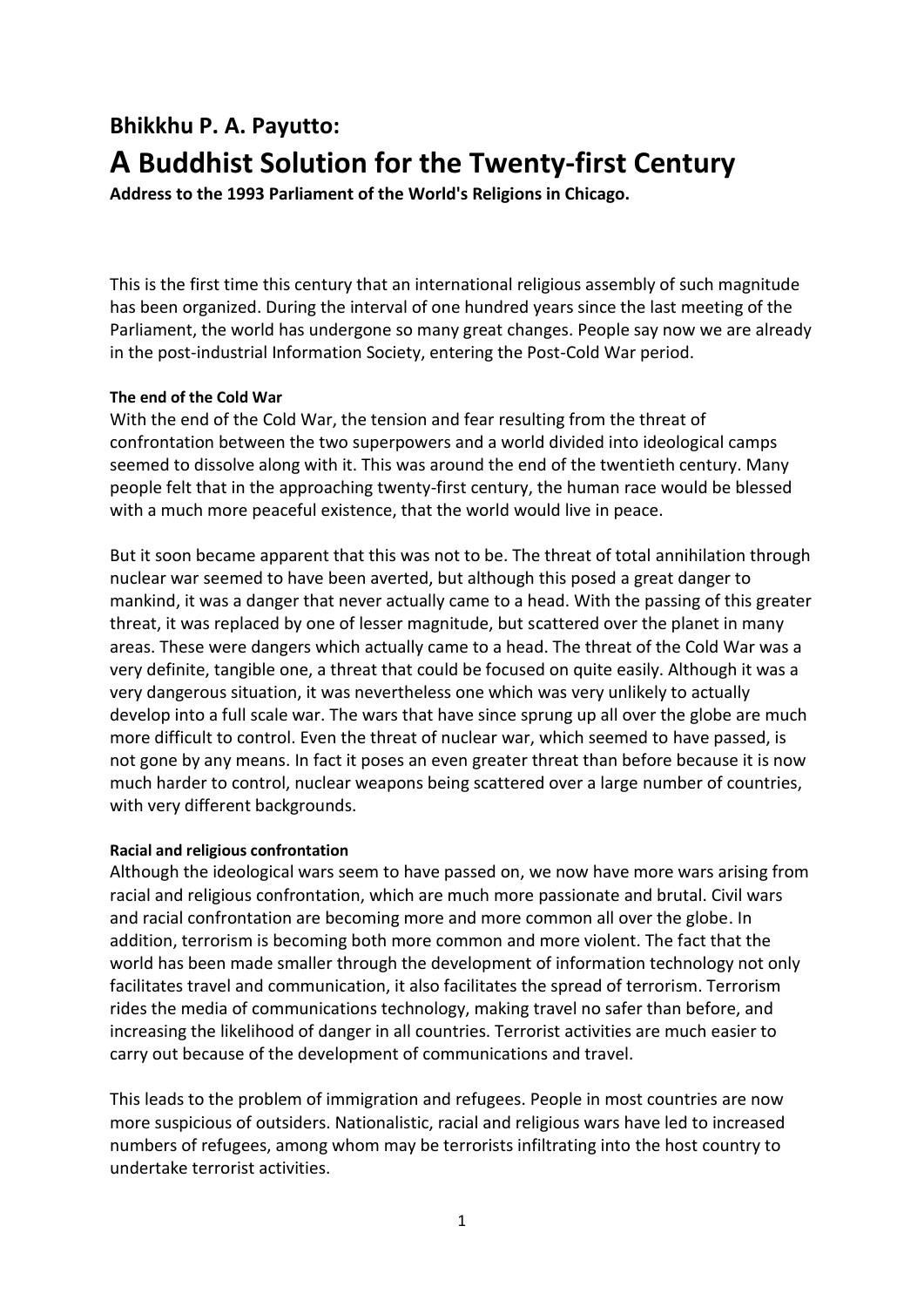Hatred, discrimination, and mutual distrust is intensified by the struggle for natural resources. The avaricious competition to amass natural resources not only leads to strife within human society. These resources must be found within the natural environment, which gives the problem a double edge. On one hand, there are problems with the environment, in the form of depletion of natural resources and destruction of the environment, which has been gradually intensifying through the increased competition for these resources, and on the other hand there is an intensification of mutual human destruction.

## **The environmental crisis**

The environmental crisis and the shortage of natural resources began to become really clear only towards the end of this twentieth century. These problems are going to have a big effect on the people of the twenty-first century which we are now approaching. Twenty-first century man will inherit the fruits of twentieth century man's destruction of the environment. The enormous amount of natural resources on this planet, amassed over a period of hundreds of millions of years, have mostly been consumed by humanity in a period of only one or two hundred years.

#### **The problem of hatred**

All of these problems stem from the problem of hatred or violence perpetuated under the power of what we call in Buddhism dosa, or aversion, and lobha, desire or greed. These two forces, greed and hatred, are very important forces in the mind. With the development of technology, and in particular, so-called "high technology', which deals with information and communications, greed and hatred have acquired much more effective tools.

#### **Technology**

Technology has become a tool of greed and hatred, and technological progress, in the form of industrial development, has been almost exclusively to their ends. Science, technology and the development of information and communications technology have been used to lull humanity into heedless consumption, dullness and intoxication in various forms, rather than for the development of the human being or quality of life. They have been used as tools for seeking objects with which to nourish greed, and in so doing, have fired hatred through the contention and dispute over material wealth. In the destruction which results from racial and religious antagonism, hatred is already in abundance. This is further intensified by the influence of greed and the struggle for material resources.

Even forms of technology which are created for our benefit become tools for destruction. It is much easier for human beings to inflict destruction on each other. Take, for example, electricity: in the past, if an enemy wanted to put out all the lights in a city, they would have to go throughout the city, putting out the lights in each house. Now, simply by destroying the central power supply, the whole city would be thrown into darkness and almost all activities paralysed.

## **Greed and hatred**

The influence of these two qualities, desire or contention for resources, and hatred or enmity, has caused many problems for human beings, both within themselves and within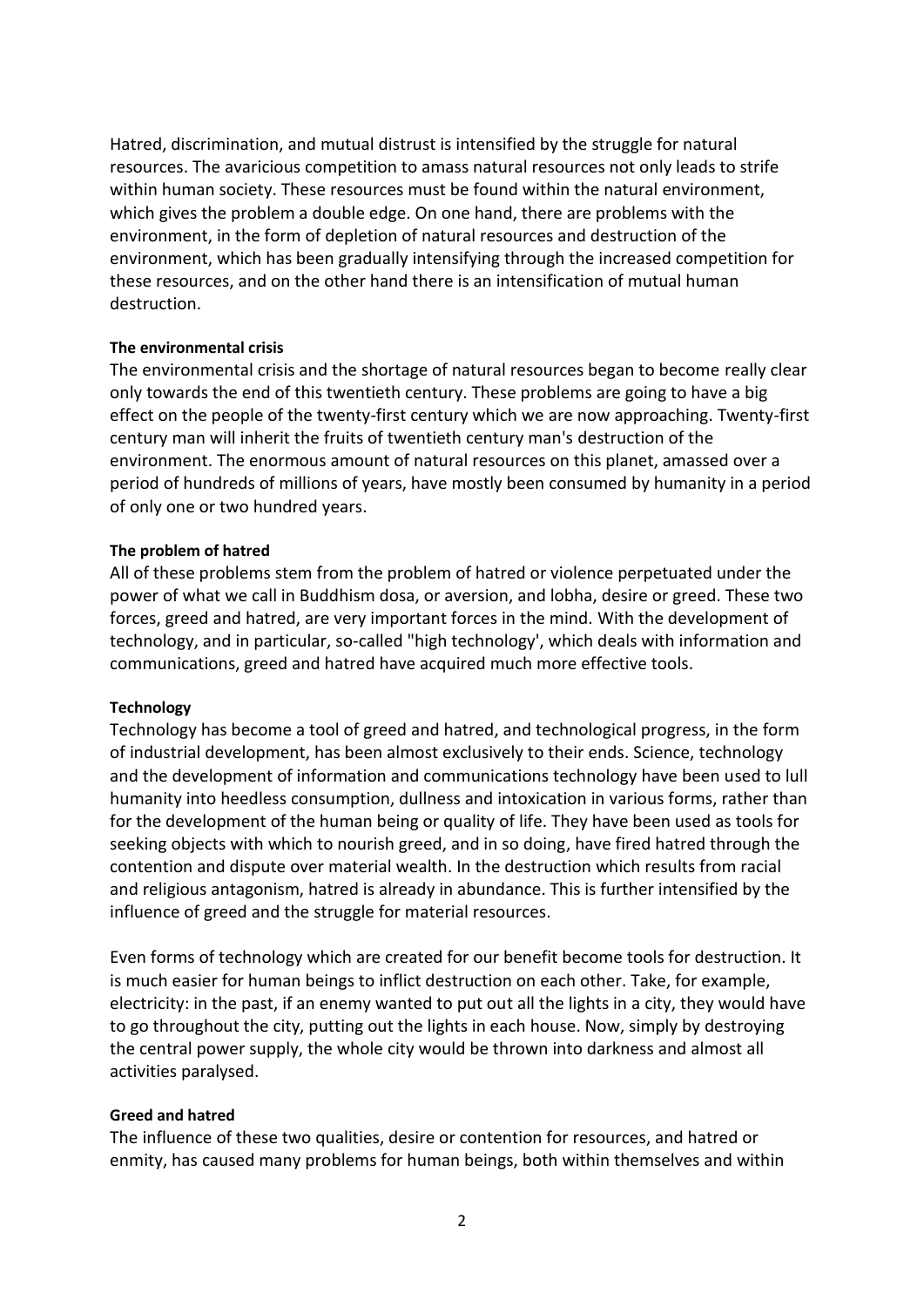the environment. In order to really address these problems, it is necessary to bring these two forces under control.

## **Views and beliefs**

Greed and hatred, which are natural conditions within the human mind, would be much easier to control, and would be much shorter lived, if it were not for the influence of a third condition, which in Buddhism we call 'ditthi', views and beliefs. Ideologies, religious beliefs and social values are all aspects of ditthi. Whenever greed, anger and hatred are reinforced with beliefs and social values, they acquire a clearer direction, an impetus which channels them into much more destructive activities. Greed and hatred are maintained and prolonged by the influence of ditthi, making them much harder to resolve.

Adherence to different ideologies and social values be it conscious or otherwise, becomes kamma on a social scale, which is of far-reaching effect, extending over long periods of time. Conversely, if there is right view, right belief, social values or ideologies which are right, greed and hatred will arise on a much lesser scale, and will be much easier to control, because they are not supported or encouraged.

In the present time we can see that greed and hatred are positively flourishing. They are supported or based on a powerful foundation of wrong views. In the preceding decades we experienced problems with ideologies. There were two major schools which had split the world into camps. Now the contention between these ideologies has petered out, but we have not resolved the problems of nationalism, racism and sectarianism. Ideology is in fact a kind of ditthi, and so we come back to the problem of ditthi or ideology to find a solution.

## **Three main perceptions**

Briefly speaking, the beliefs that have held control over modern human civilization can be grouped into three main perceptions:

1. The perception that mankind is separate from nature, that mankind must control, conquer or manipulate nature according to his desires.

2. The perception that fellow human beings are not "fellow human beings'. Rather than perceiving the common situations or experiences shared among all people, human beings have tended to focus on the differences between themselves.

3. The perception that happiness is dependent on an abundance of material possessions, that human beings will only find happiness through a wealth of material possessions with which to feed their desires.

The first perception is an attitude towards nature; the second perception is an attitude towards fellow human beings; the third perception is an understanding of the objective of life.

These three beliefs or perceptions have determined the direction of human development and undertaking. It is not difficult to see the role of these three views in the present time; people in the present time are almost entirely dominated by these perceptions. Being held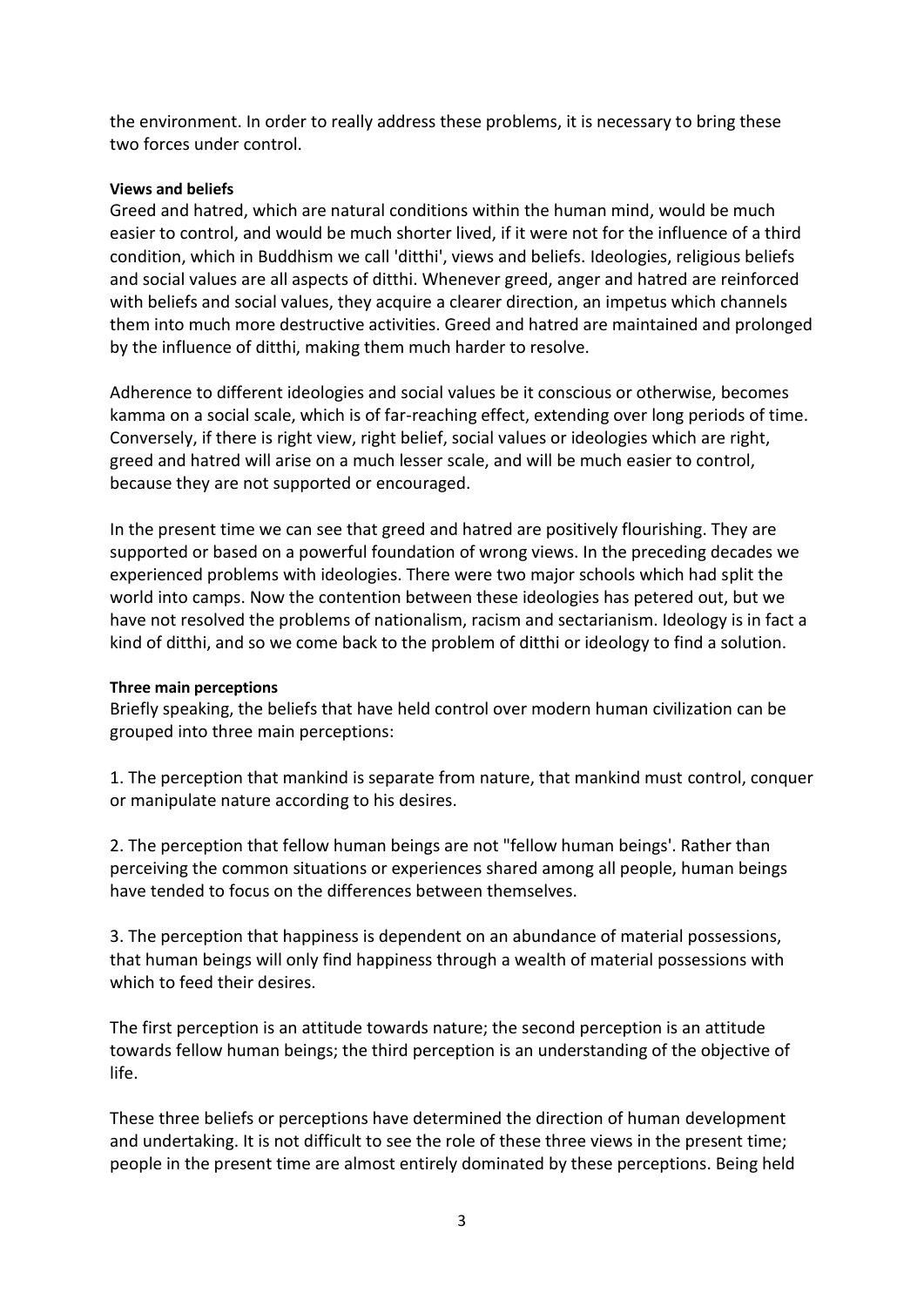under the power of these three perceptions, their resulting actions become kamma on the social level. That is, the development of human society is guided by the kamma, or actions, of human beings blinded by these three views or perceptions.

It must be stressed that when greed and hatred or anger are founded on or supported by views, be they religious, political or otherwise, they will be intensified and sustained, yielding a result that is far-reaching and long-lived. They will be very difficult to put right. If they are not addressed on the level of ditthi or view, it will be impossible to rectify hatred and greed.

Even the different sciences and branches of learning which have been responsible for the material progress of humanity in recent times, and on which modern civilization is founded, have unknowingly developed under the influence of these three perceptions or attitudes.

Broadly speaking, without going into a detailed analysis, we might say that the natural sciences have developed under the influence of people who had a tendency to aspire to conquering nature, who perceived human beings as separate from nature; the social sciences have developed under the influence of those who perceived not the similarities in human beings, but the differences, seeing human beings as divided into different groups, tending to look at society in terms of the struggle for power. Thirdly, the humanities have developed under the influence of those who see freedom, the goal of life, as an external condition, as the power to control other things, such as nature or fellow human beings. This kind of freedom seeks to have power over external conditions and as such influences the development of the natural and social sciences. When freedom is seen in this way, happiness is likewise perceived as being intimately related to the power to control external circumstances, which in turn can be used to satisfy personal human desires.

As I have already mentioned, as long as people are under the sway of these three beliefs or perceptions, there is no way that the problems in the world can be realistically solved.

In coming years the population of the world will continue to increase, the resources of the world will continue to dwindle, and the environment will continue to deteriorate. These three attitudes or beliefs will escalate these problems to more critical dimensions. While the population is increasing, and the natural resources of the world dwindling, human beings still perceive their happiness as dependent on sensual pleasures and material possessions. They still perceive freedom as the power to control external conditions, and fellow human beings as rivals and hostile groups. Human beings will be under more pressure to vie with each other for the possession of natural resources on a more violent scale. Under the misdirection of these three wrong views, human beings have also developed the lifestyles that lead to the widespread of such life and social ills as drug abuses, violence, stress, mental illness, suicides, and AIDS. This is why I say that the people of the twenty-first century are going to have to receive the fruits of our actions in the twentieth century.

I would like to stress once more that in order to solve the problems of greed, hatred, selfishness and mutual destruction; they must be addressed on the level of views or attitudes. Greed and anger must be allowed no footing or foundation on which to grow into uncontrollable proportions, giving results that are widespread and long- lived.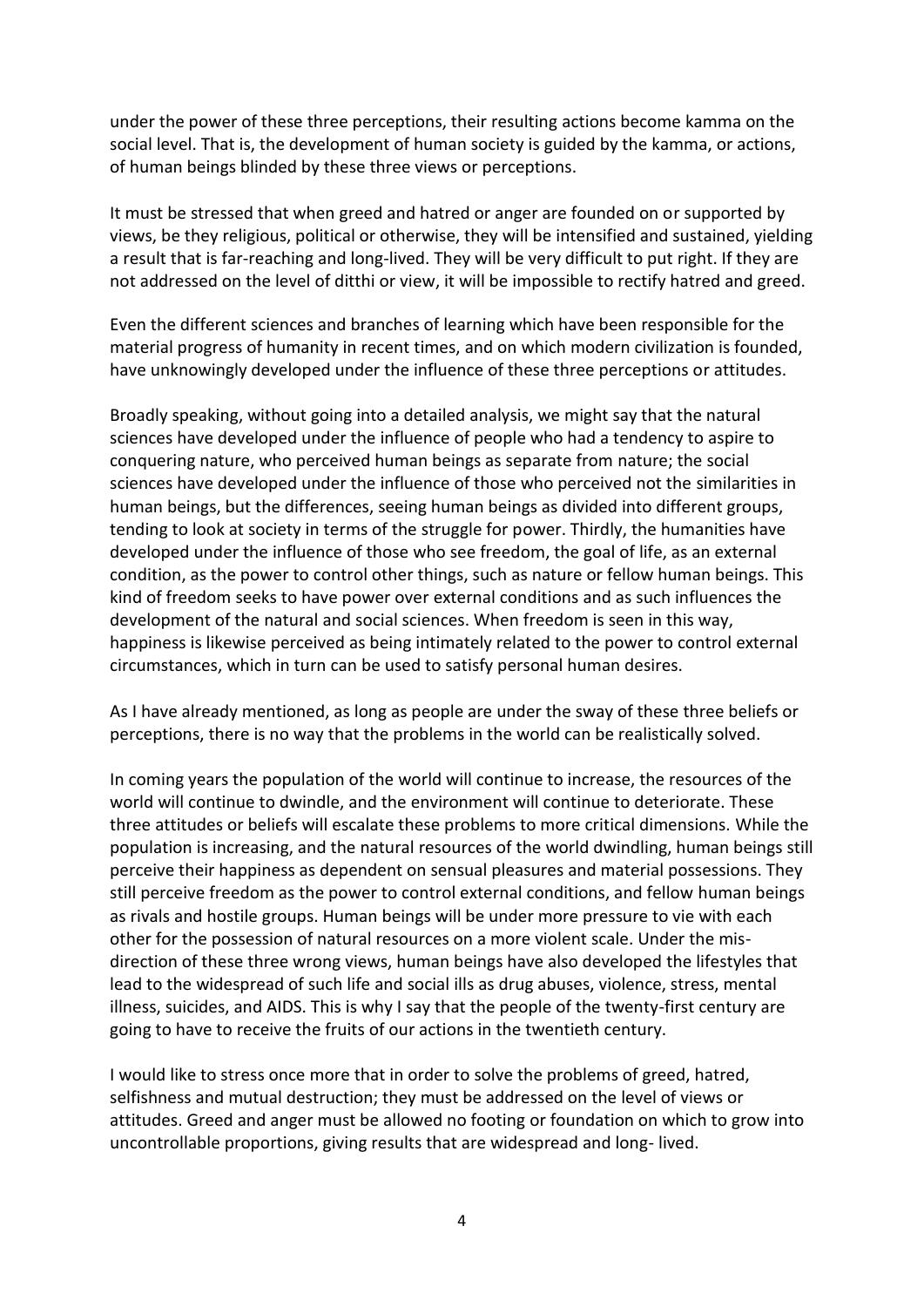When we speak of views, we are coming into the domain of religion, because religion is view. For religion to be effective in addressing the problems of the world it must be based on good or right views, and must encourage the propagation of such views in the world. That is, religions should not encourage or teach in accordance with any of the three views or attitudes mentioned here.

In the present time, the developed countries are in agreement that the perceptions of mankind as separate from nature, and the desire to conquer nature, are not correct views. Those analysts who are examining environmental problems and looking for ways of achieving sustainable development stress that we must begin to look on human beings as part of nature, that human beings must learn to live peacefully with nature.

This is a very good sign, a sign that human beings are beginning to address the first of these three pernicious views, by learning to reconsider their relationship with nature. Although it is a beginning, it is not yet enough. The three views or attitudes I have mentioned are all interrelated, and all must be addressed in order to really solve the problem. It is not possible to really solve the problem by simply addressing one of these views. Such a solution would be insufficient; it would not be a complete solution.

One of the factors involved in the process of causing the problems we are presently experiencing is the way human beings look on each other. How do we look on other people? This is the second attitude which must be rectified.

## **Religions as causes of conflicts**

Today all our different religions are meeting together, seeking a way to enable human beings to live together in peace and harmony and to relieve the suffering in the world. This is a very fine undertaking, a very timely effort, perhaps even a little overdue. But among religious circles it must be conceded that religions have had a major role in the appearance of many of the problems I have been speaking about. In the past religion has been one of the major causes for disunion and discord, and even not a few cases of war and atrocities. In order to really address these problems we must be bold enough to speak up, to be honest and to look within ourselves before we can really teach or appeal to others. We must turn around and search within our religions to find out the cause, the reason that in the past people have killed each other and gone to war over religion. If we can find that point, then we can really address the problem.

# **How does our religion teach us to look on people of other faiths?**

Our meeting together today is a very auspicious sign. If we can look into these problems and see their causes, if we can together discuss them and see them within ourselves, this will be the beginning of a solution. The most important point for us to closely examine ourselves in, is how does our religion teach us to look on people of other faiths and different groups? Does it teach us to look on others with mutual respect, fraternity and concord, or does it teach us to look on others as inferior, as sinners or heathens, or even something which should be destroyed?

In the past, the larger proportion of religions has helped only select groups of people, fostering harmony and friendship within that group, but greeting others with hostility. This is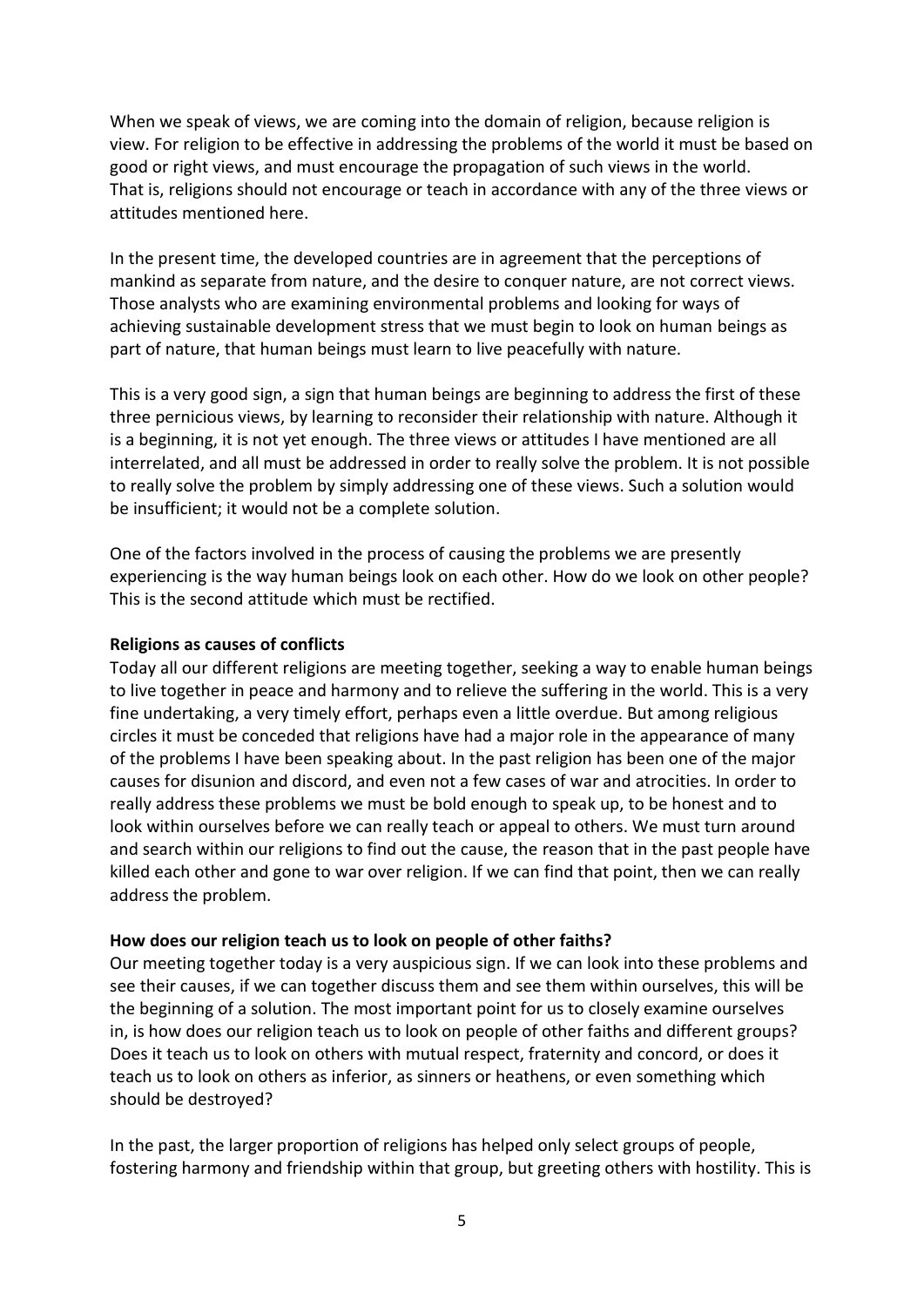why religion has been such a divisive force in human history, a catalyst for war and destruction.

Many teachings which were suitable for small groups of people are no longer effective in today's "Global Village'. They are not up to the current situation. In the present time, material development has led us to a world that is linked over the whole planet, but religious teachings are still addressing the human situation in terms of small groups. As a result human beings are not yet ready to live together on a global level.

So it seems that personal human development is not commensurate with the physical world situation. Religions are not yet attuned to addressing the needs of people on a global level. Instead of being a factor for mutual peace and harmony in the world, we find that religions are a cause of more and more contention and strife, wars and bloodshed.

In this case, religions must re-appraise their role, they must re- examine their basic views and attitudes. Before religions are able to play a constructive role in human development, the foundation of views upon which they are based must be sound. Human beings must be encouraged to look on others on an equal basis, they must be encouraged to respect and accept each other, seeing each other with an attitude that is harmonious.

If it is not yet possible to look at others in this positive way, then we must at least address the negative situation, by teaching that to kill other human beings is a sin or an unskilful act. That is, to kill a human being, of no matter what description, denomination, race or group, is always a sin. Let us have this as a basic foundation, as a beginning.

## **The concept of human rights**

It is very obvious in the present time that human beings are plagued with contention and conflict. Human life is characterized by competition and dissension. If we look into this deeply we will see that the reason that such values as human rights and religious tolerance are so important in this age is because we do live in such an age of contention, where our thinking is divisive and factional. While we acknowledge that the concepts of human rights and religious tolerance are very important in the present time, and are very noble qualities, we must also recognize that this is so because the world is still under the influence of divisive ways of thinking. Human thought is still largely rooted in dualism. Human rights are our guarantee that while human beings are still under the influence of this divisive kind of thinking, they will be able to live together without destroying or exploiting each other.

The concept of human rights arose from a historical background of division, segregation and competition. Human rights are a necessary protection from aggression from other parties, an answer to a negative situation: when humanity is plagued by aggression and contention, it is necessary to devise some protection from aggression. Human rights have led to the establishment of laws and regulations devised to try to maintain harmony within human society. Within developed countries these qualities are very effective and as such are very useful to the global situation.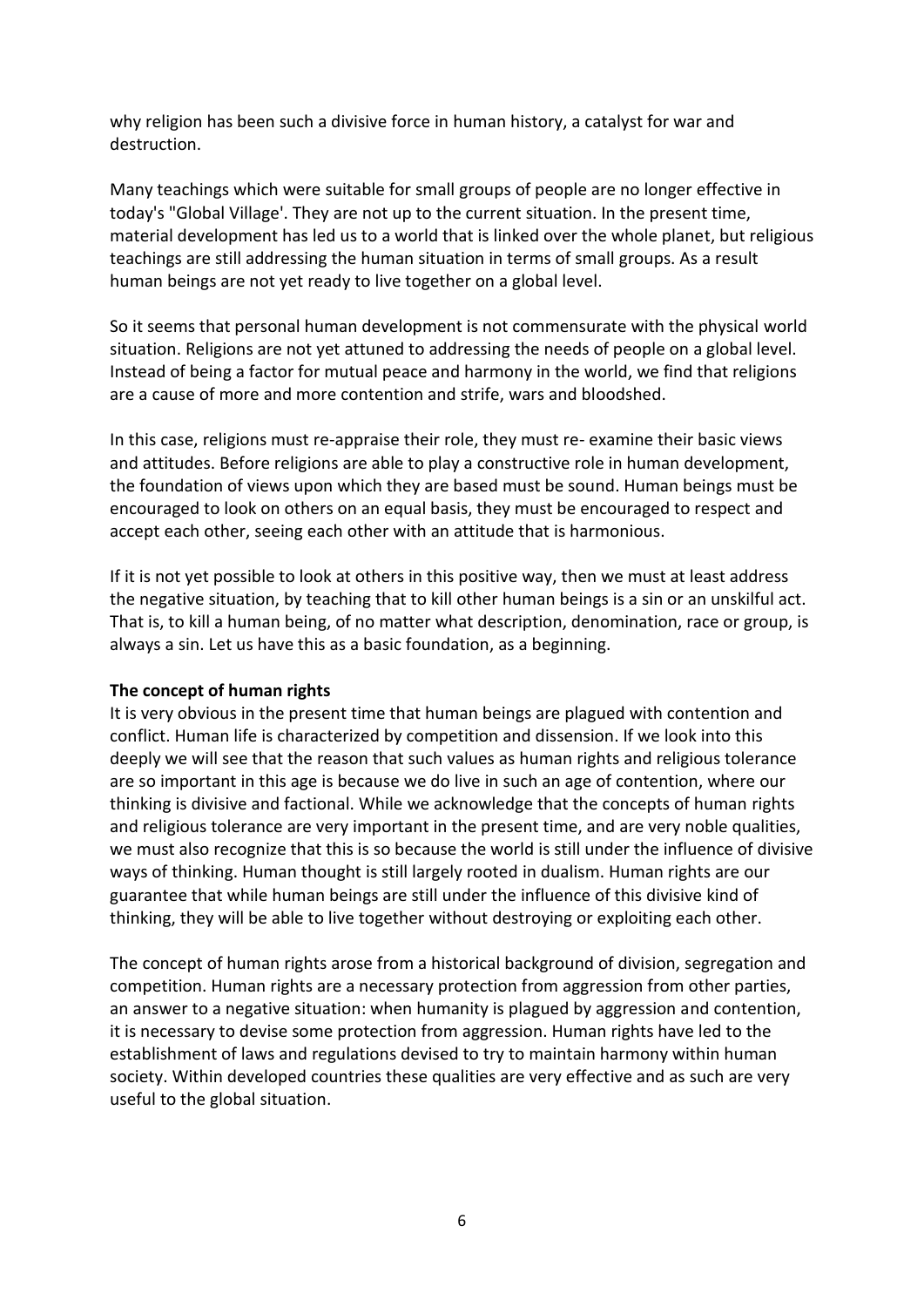While human rights are useful within the environment of dissension, they are not very far reaching. They are only a compromise. Compromise is not capable of leading human beings to true unity and harmony. Compromise is a situation in which each side agrees to give in a little to the other in order to attain some mutual benefit. A quality of force or mental resignation is involved.

As long as human beings do not outgrow their old ways of thinking, it will be impossible to bring about true peace in the world. The concept of human rights is useful in an age of fighting and contention, or when human thinking is divisive and separatist, but is not enough to lead humanity to true peace and harmony.

## **The concepts of human rights have three major flaws**

In essence, the concepts of human rights have three major flaws: Firstly, the concepts themselves are flawed. They have resulted from a background and basic attitude of division and segregation, struggle and contention. This situation led to an ttempt to assure self- preservation and protect mutual interests, which became human rights. Human rights must be obtained through demand.

Secondly, human rights are a convention, they are a purely human invention and do not exist as a natural condition. They are not "natural rights'. Being a human invention, they do not have any firm and lasting foundation of truth. They must be supported by laws and they must be accepted by all parties in order to work. They are not lasting. If human rights are to be lasting and firm they must be connected to natural reality. In order for human rights to be founded on natural reality, human mentality must be developed to a stage where people are prepared to preserve human rights. Only in this way will human rights be sustainable.

This leads us to the third flaw of the concept of human rights, which is that it is a purely social convention, dealing with social behaviour. It does not consider the quality of mental motivation within the individual. Social behaviour must always be connected to mental motivation, which is both the instigator and the guiding influence of that behaviour. If the mental foundation is faulty, or there is not a good foundation within the mind, then instead of leading to a good result, the result will be more and more contention.

While we must acknowledge the needs of human rights activists, in order to understand the situation more clearly we must analyse the quality of mind within the activists themselves. When we look into the mental motivations behind many, or even most, of the demands for human rights, we will find that they are often based on or influenced by aversion or resentment. As long as this aversion is within the mind, it will be very difficult to obtain a truly efficacious result from human rights activities, because the basic feeling behind them is not truly harmonious. Aversion is the inspiration which decides the direction of this activity, making the resulting behaviour too aggressive to obtain the required result, instead escalating the problem.

# **The basic state of mind within each individual**

In order to really address this problem it is necessary to address the basic state of mind within each individual, which is a concern of human development.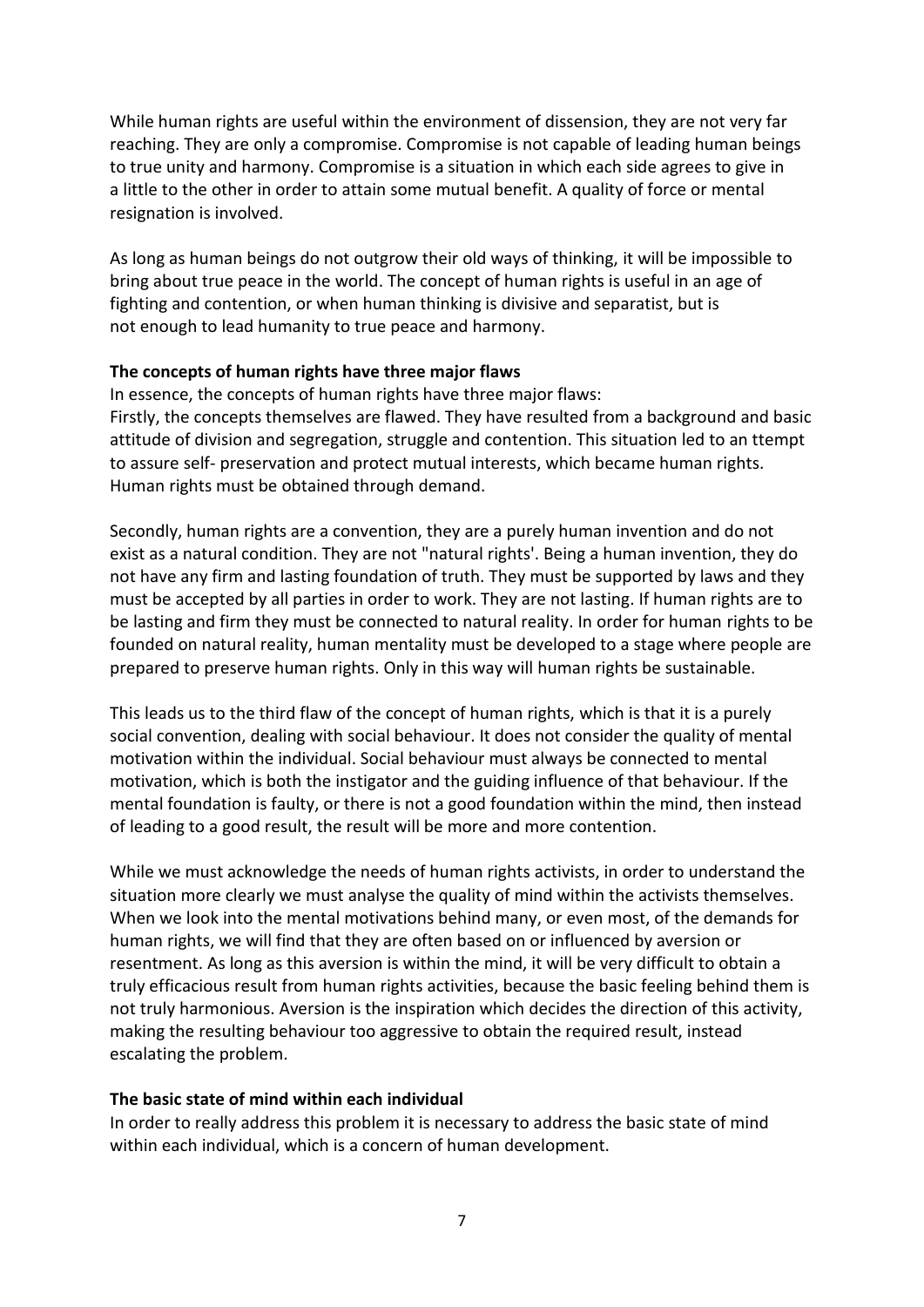From what I have said so far, it seems that it is necessary for us to proceed to a way of thinking, or a perception of human relations, which is more positive. That is, we must see human beings as neighbours, co-habitants of this world. We are all equal in the eyes of the natural laws, being equally subject to the laws of nature.

However, this in itself is not yet truly positive thinking. We must develop thinking which sees human beings as both equal and united. Why do I say both equal and united? There has been much talk of equality in recent times, but it tends to be a divisive or contentious kind of equality. This kind of perception of equality leads to the drive to compete for equal rights. It is an equality that is based on competition, suspicion and fear. In order to prevent the drive for equality from being divisive, there must be unity. Unity is the desire and inclination to live together. It is an attitude that leads to cohesion and alliance. Unity is not simply a compromise, it is not a compromise on competition, but is a development of cooperation into harmony. Competition must be balanced by cooperation. It must be supported by what we call in Buddhism metta, goodwill. This goodwill must be unlimited, unconditional, and unsectarian. People have problems with goodwill or love. There may be love, but it is divisive, it is conditional, it is exclusive and discriminative. There is love for one's own group, but not for others. Love or goodwill must be spread everywhere, regardless of boundaries, towards all lives that exist together within the domain of the natural universe.

This does not mean that human beings can no longer preserve their unique traditions and cultures. Preservation of traditions and ethnic cultures can continue, based on the fact that people do have different backgrounds, different birthplaces. Adapting and fitting in to their native environments leads to harmony and well-being within that particular environment. Ethnic cultures can and should be preserved, being intermediate unitary stages toward the consummate global unity. Thus we have diversity within unity. Preservation of traditions must be done with wisdom and understanding, not with delusion or ignorance, through simply clinging to them.

If we practise correctly in regard to human development, the population will grow from small groups into a more global community, one which is harmonious both on the communal and global levels.

## **Freedom from possessiveness**

Well-developed human beings will be free of the quality we call in Buddhism macchariya, covetousness or possessiveness, on five counts.

The five kinds of possessiveness are:

- 1. Possessiveness or avarice of locality and country.
- 2. Possessiveness or avarice of group or family, including ethnic and religious groups.
- 3. Possessiveness or avarice of material wealth.
- 4. Possessiveness or avarice of class or caste, including social standing, skin colour and so on.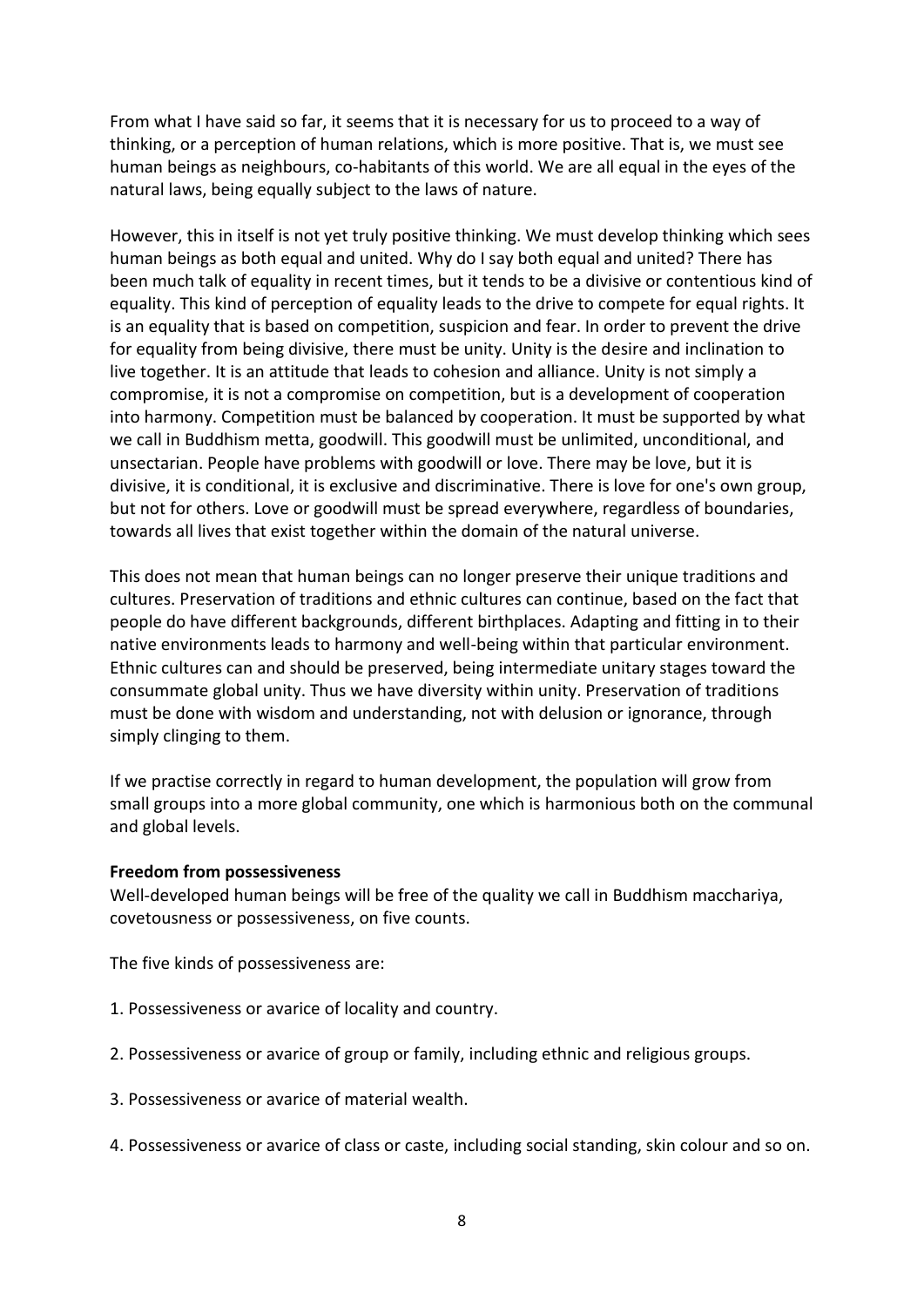5. Possessiveness or avarice of knowledge and learning, including intellectual achievements and attainments.

True human development is characterized by an absence of these five kinds of avarice, culminating in their complete abandoning. When gauging human development, the presence or absence of these five kinds of avarice should be taken into account.

The time has come for us to urgently do away with these five kinds of avarice in order to save the world from the threat of war and destruction. However, in the present time it seems that the opposite is the case. This is at odds with technological development, which has been for increased communication and interdependence. The basic mental attitude of people in the present time is one of aggressive competition, self-preservation and personal prosperity at the expense of others. As a result, human rights have become a tool for protecting personal interests and self-preservation. They serve to hold the world together while it lives under the domination of divisive thinking.

# **Human beings must learn to live harmoniously**

I have spoken about two important attitudes or views which have influenced human action in the present age! The antagonistic-type attitudes or perceptions that view life as a struggle against both fellow human beings and the natural world. The basic human attitude is one that seeks to conquer, both the natural world and fellow human beings. This kind of attitude is no longer viable. Human beings must learn to live harmoniously, both with each other and with the natural environment, with their fellow human beings and their fellow environment. We have these two "friends', the human friend and the environmental friend. They are not rivals or enemies which must be conquered, but friends with whom we should learn to live in harmony.

In order to really address these two views or attitudes, we must delve into the third basic attitude that has coloured human perception. If we cannot solve this third view, we will not be able to successfully deal with the first two. This third attitude is a perception of life on the personal level, the understanding of the basic meaning or objective of life.

#### **Freedom has many different meanings**

Human beings aspire to freedom, but freedom has many different meanings. As I have already mentioned, the perception of freedom prevalent in modern civilization is of freedom from external limitations and restrictions, including the ability to control other people and the natural world. Seeing freedom in this way conditions the way we see other qualities in life, such as happiness. If we see freedom as the ability to control or manipulate other things, such as by amassing a wealth of material possessions or controlling nature, then we will feel that the more material possessions we have, the more happiness we will have.

This kind of perception has bogged down in the present time with the deterioration of the environment, and we find that the natural resources are no longer able to support the increasing population. It has led to a situation where we are forced to compromise. In much the same way as we are forced to compromise with each other, we are forced to ompromise with nature. If humanity were to consume or seek happiness to the fullest extent, we would manipulate nature without restraint. But if we did so, the situation would be dangerous to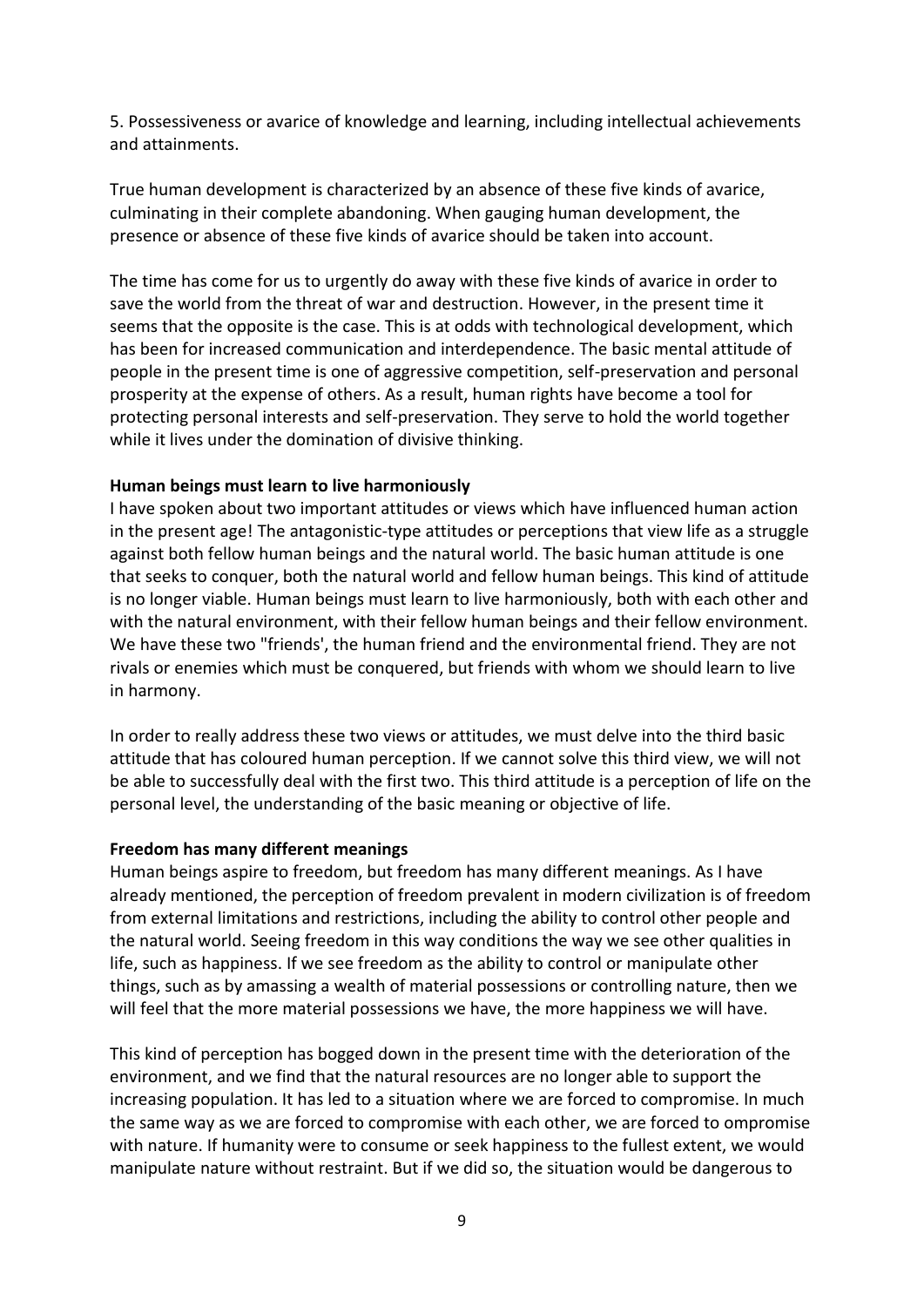us. As world resources are depleted and the environment is damaged, we ourselves are threatened, and so we must compromise. In order to allow nature to continue and allow ourselves to survive, we agree to forego some of our personal pleasures. This kind of compromise is done out of necessity, we are not truly happy with it. It is a sacrifice made in order to survive. The reason we have reached this situation is because of our wrong attitude.

## **Freedom on three levels**

Simply speaking, for human beings to live happily there must be freedom on three levels.

The first freedom is the freedom to live with nature and the environment. We could call this physical freedom. This is freedom from want and deprivation, an adequate supply of the four basic necessities of life — food, clothing, shelter and medicine. This includes freedom from natural dangers, and the ability to deal with such problems when they do arise.

Secondly, in our relationship with fellow humans, we must have social freedom. That is, to be able to live safely together without being exploited by others.

#### **Inner freedom**

However, these first two kinds of freedom will not be truly effective if they are not connected to the third kind of freedom, which is inner freedom, freedom on the personal level. Human development on the personal level is the most important kind of development, that which leads to inner freedom. What is inner freedom? Having physical and social freedom, people must learn how to live independently, to be happy and contented within themselves.

This is a happiness that is more independent of externals, no longer dependent on having to exploit nature or our fellow beings. We become more and more capable of finding contentment within our own minds and through our own wisdom. This ability to be contented without having to exploit nature or our fellow humans can be also called the ability to be contented independently of natural and social conditions. With a more independent kind of happiness, social and physical freedom will be preserved and strengthened. Human beings will then have the best possible relationship with both the natural environment and human society. We will no longer feel the need to have to exploit our environment or our fellow human beings.

Internal freedom is the foundation or the guarantee on which social and physical freedom can be grounded. Conversely, without inner freedom, human happiness must be dependent on manipulation of the external environment and social exploitation. Physical and social freedom will not be feasible realities as long as there is such exploitation. At best, there must be compromise, a situation where people are forced to do something in order to preserve the state of the environment. If, however, there is inner freedom, it is very possible that a harmonious attitude to the external environment will be developed, and humanity will attain to true happiness, a happiness that is possessed of both harmony and balance.

Human beings possess a potential for a very high level of freedom, but because of the wrong view that happiness lies in material possessions and consumption of sense experiences, human happiness is very much tied to material objects. People these days find it impossible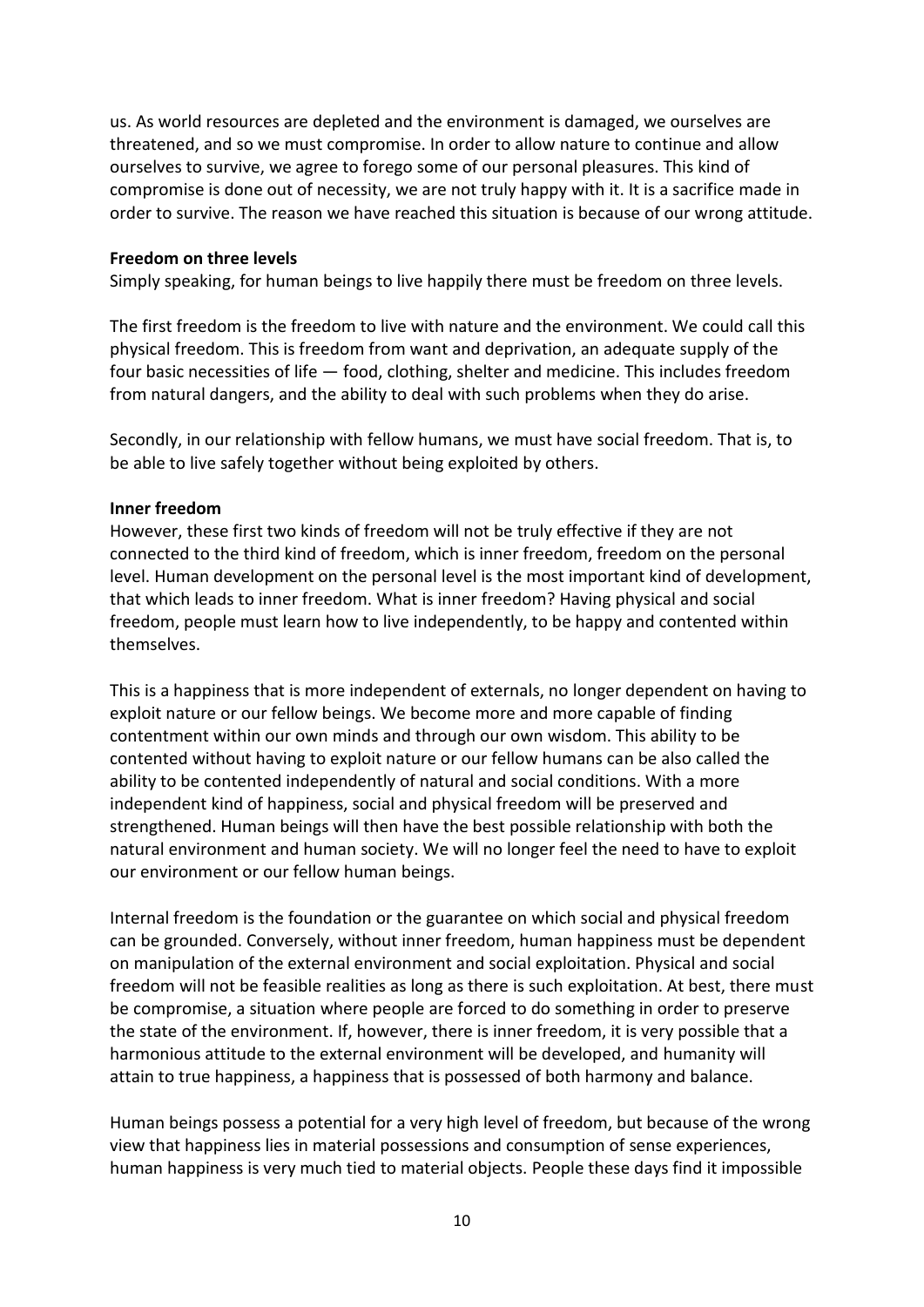to experience contentment within themselves, forcing them to exploit both nature and their fellow man in order to find the happiness they hope for from outside. The more they do this the more problems arise. Not only do we not have any true freedom and happiness within our own lives, we lose our freedom on the physical and social levels. And so it turns out that the more material progress there is, the more do human beings lose their ability to experience happiness within themselves. When people have a correct understanding of the meaning and objective of life and the nature of freedom and happiness, they will relate to the physical environment in a harmonious way. Any material possessions accruing to them will be an augmentation, rather than the crucial factor, of their happiness.

Ultimately, human development leads to freedom from the internal enemies, to minds that are completely freed of the oppressive influence of greed, hatred and delusion. When our minds are completely freed of mental defilements, we will also be freed of mental suffering, which is the main cause of human problems with the physical and social environment. When there is internal freedom, it is no longer necessary for us to exploit the external nvironment, we can instead live in a way that is truly beneficial to both the physical and social environments.

# **Our relationship with the natural environment**

Our relationship with the natural environment should be a balanced one, one that avoids extremes. One extreme is to concentrate wholly on manipulating the external environment. The other extreme is to completely disregard the external environment.

It is worth noting that those who aspire to conquer nature and manipulate it to their needs tend to see nature as an entirely external object. When confronted with problems pertaining to internal human nature, such as when asked why they do not do something about selfishness and hatred, they tend to counter that these things are natural conditions for human beings. They feel that the internal nature should be left to operate unrestrained. Their perception of nature is incomplete and inconsistent. Aspiring to conquer only external nature, they do not consider that internal nature is also a natural condition which can be conquered.

On the other hand, to simply leave nature to wander as it will is also not right. The work of addressing environmental problems, seeing to the bodys basic needs of food, clothing, shelter and medicine, are necessary duties.

For a correct relationship with nature, we must see our situation in a more profound way, seeing ourselves as part of the whole interrelated natural world, not as separate entities or owners or controllers of nature. If we see ourselves as part of nature, and see that changes in nature must also have an effect on us, this insight will have a constraining effect on our actions, giving the scope of our actions a clear definition, and preventing them from becoming too extreme one way or another. Whenever we are to interact with the natural environment, we will take into account the widest range of factors possible, enabling our actions to be most beneficial for all concerned, including the natural environment. A balance will be achieved. As long as we see ourselves within the overall natural process, we will be able to successfully act as a factor within that process. Our actions will be guided by wisdom and right view.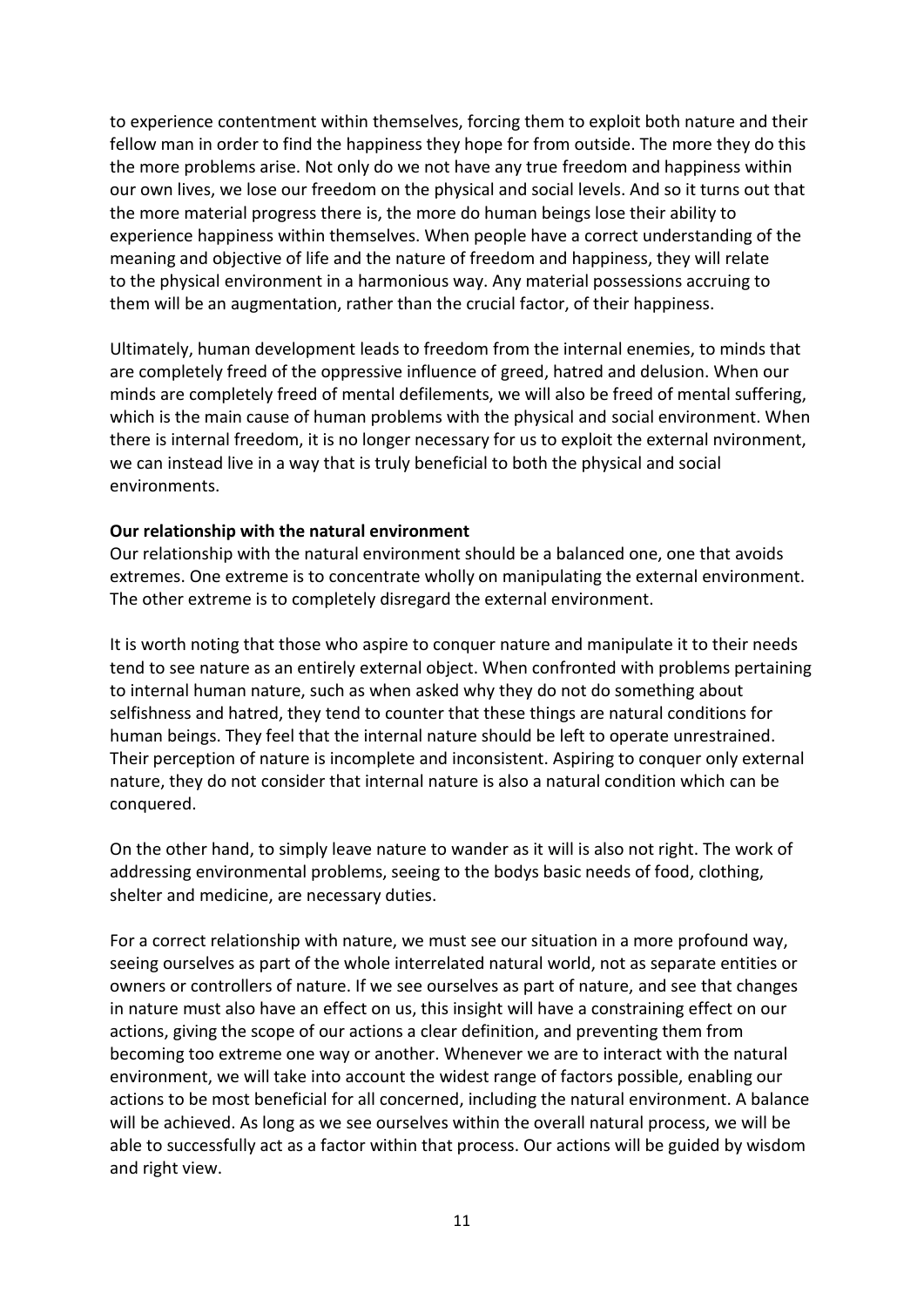In the present time people are talking about sustainable development. It is said that the economy must be geared to the ecology. For the economy to be healthy, nature must also be healthy. This is recognition of the necessity for compromise, as I have mentioned earlier. True success in this regard lies with people's ability to change their basic views on the objective of life and their concepts of happiness and freedom.

# **The dominant role of the mass media**

Here, we cannot overlook the dominant role of the mass media in inducing and influencing social values and the views of the general public. The media and all kinds of information technology can be of great help to humanity in the solution of the current global problems and the development of human beings if their potential is directed toward encouraging the three fundamental skilful views along with their compatible social values, instead of their currently predominant expertise in inducing and intensifying greed, hatred, delusion and all manner of undesirable social values under the direction of the three ruinous views.

# **Education**

More fundamentally, although of less prominent influence than the mass media, education should not mean merely a preparation for jobs to serve the competitive system along the old ways of divisive thinking. Emphasis must be placed on its most important role of human development in which the encouragement of the three skilful attitudes or views serves as the guiding post. Through such education, right view can be established in society.

# **Democracy**

In the field of politics, democracy now rides triumphant. In reality, however, its merit is not yet beyond question and its saving power still doubtful. We can say in passing that so long as democracy is dominated by the three wrong views, it will not lead mankind to real peace and security. Its ideological foundation must be rectified before democracy can realize its ideal.

Today, there seems to be an attempt to pair or even identify democracy with capitalism, as in "democracy and free market economy' and "free market democracy.' It is doubtful whether democracy can be ultimately paired or identified with capitalism, or whether democracy paired or identified with capitalism is really good democracy. Capitalism and socialism, ostensibly two different and opposing systems, are both, in reality, united under materialism and are both founded on the three types of aggressive and divisive thinking. The collapse of communist socialism does not spell the soundness of capitalism. On the contrary, it implies that, of the two predominant forms of materialism, as the failure of one has been witnessed, that of the other can be expected. Too obvious now are cries and complaints about the detrimental effects, social and environmental, of economic growth along the lines of industrial development under the capitalist economy. In order for democracy to be sound, it has to clear itself of such harmful elements and establish itself on a sound ideological foundation. Economics needs not only reformation or transformation, but a conversion in its theoretical foundation.

## **Economic development**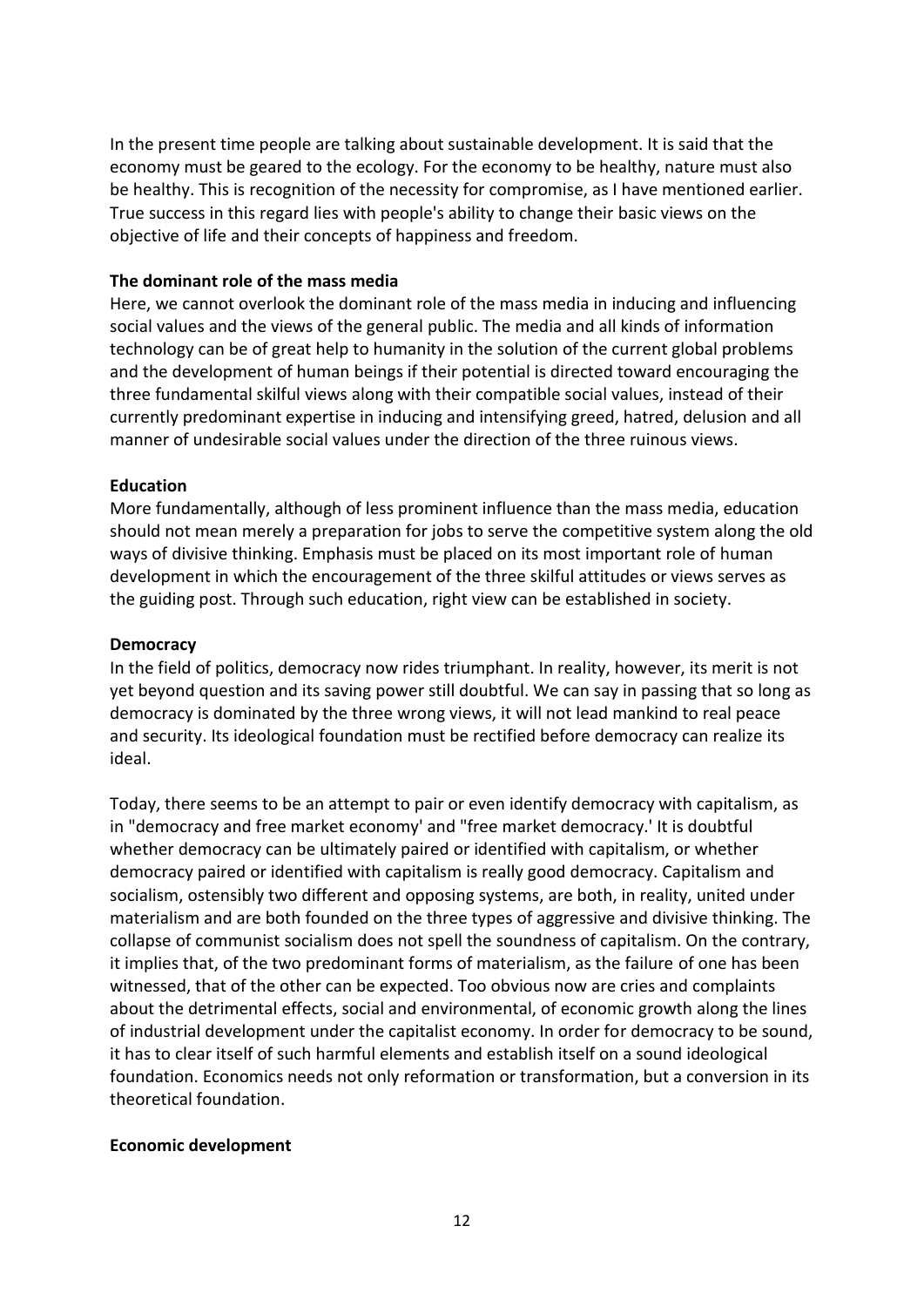Generally speaking, it is necessary to pursue economic development concurrently with human development. Economic development must be balanced by human development; otherwise economic growth can be an illusion. In many cases economic growth is at the expense of nature, sometimes it is at the expense of one's neighbours, while sometimes it is at the expense of humanity, or human dignity. A simple example of this is in the profession of prostitution, where a human being agrees, or is forced, to sacrifice self- esteem for purely financial considerations. Economic growth is also illusory in that some countries with high economic growth have very low economic security. In this case, it might be better to have no economic growth in return for economic security.

The situation now is that in order to provide happiness for a small group of people, the larger group of people and the natural environment at large must suffer. Even if the whole of nature were destroyed in the process of seeking happiness, human beings would not find happiness. The Buddha once said that even a whole mountain of gold would not be enough to render a human being truly satisfied. Even if people were to fight each other until the whole of society disintegrates, they would find no happiness. Everybody would be searching and struggling for happiness, but no-one would find it.

# **A new way of thinking**

In this new age, where we share one global community, the old way of thinking, with its sectarianism and rival factions, is no longer suitable, no longer viable. It is not sufficient to enable the world to live in peace. Ethical systems in the modern world, such as restraint toward nature, religious tolerance and human rights, are reduced to an attempt to preserve or sustain the world, but they are merely a corn-promise. These must be supported by more positive ethical standards and a new way of thinking.

Buddhism teaches that:

1. Human beings are one element within the whole natural system of cause and effect, in which all elements play a part. All actions within it should therefore be harmonious and beneficial to that system.

2. All beings, both human and animal, are co-dwellers within this system of natural laws. All living beings desire happiness and shun suffering, and all are afraid to die. They are all the same in this, equal and sharing, there being no distinction or segregation before the natural laws. It is not good to destroy living beings of any description. Buddhism encourages universal love, harmony, mutual help and unity.

3. The finest and noblest kind of life is that which is endowed with freedom, and this is true happiness. Over and above external freedom, which is related to the natural environment and the four necessities of life, and freedom from social harassment, the highest level of freedom is the inner level, which results from inner development, mental and intellectual maturity. This leads to more and more independent happiness and contentment, which in turn enables us to relate to our external environment and social situation in a much more constructive way.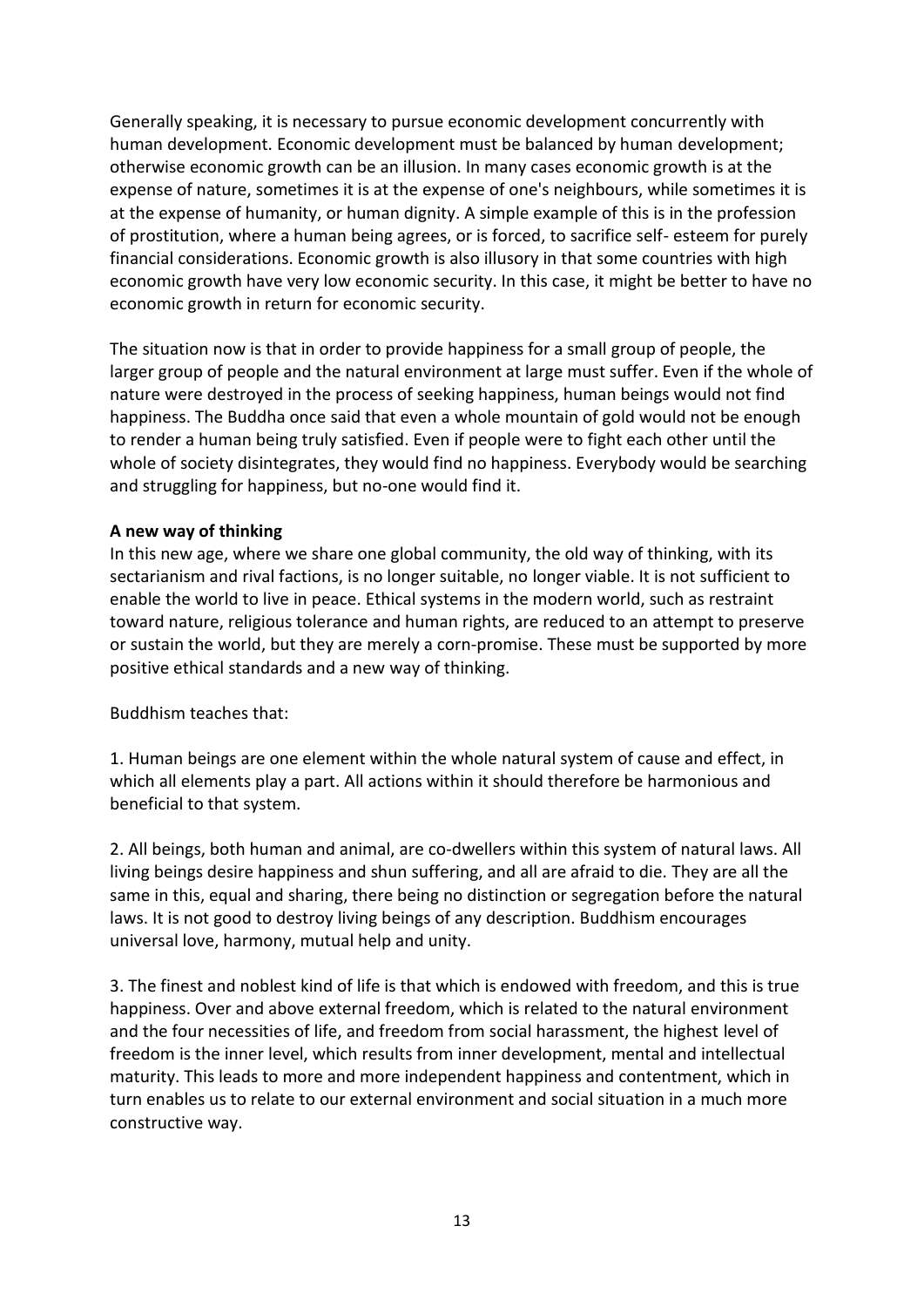Here I would like to stress once more that initially we must depend on our natural and social environment, so that the first two kinds of freedom are very necessary as the favourable conditions on which to develop inner freedom. Inner freedom, in turn, is the foundation on which physical and social freedoms are based, and it is their guarantee. If human beings develop themselves and achieve more of this inner freedom, it will no longer be necessary for them to demand freedom from the external environment. Instead, positive ethical values will be developed. Without having to compromise, there will be harmony.

In such a situation, economic growth will be balanced by human development, which is in accordance with the objective of our meeting together as the Parliament of World Religions, with its purpose of supporting 'future collaboration and action together for peace, the relief of suffering, and the preservation of the planet'.

If we adhere to our old views and perceptions, our striving for happiness will be of the kind that ruins these three noble objectives. On the other hand, if we turn to the skilful harmonious views and encourage the development of happiness within, this inner happiness will help to successfully bring about our three objectives: living together in peace, the relief of human suffering, and the preservation of the planet. These are all directly related to personal human development and the achievement of true inner freedom. I would accordingly like to suggest here that the objectives of real freedom and happiness of the individual be specified as themes of such meeting as this one. In Buddhism we say that a human being who has reached the highest level of development will have completely destroyed inner greed, hatred and delusion. However, human beings must be trained in stages. For people in general, the quality which is the surest gauge of development is the absence of wrong view, which is of utmost importance in the initial stages of human development. If wrong view can be given up and right view developed, then even though greed and hatred still exist, even though ther is still some selfishness, they will, as I mentioned at the beginning of this talk, be one a much weaker scale, arising only momentarily. They will not persist on into long-term and widespread scales, because they are not supported by or founded on ditthi, views. Conversely, if greed and hatred find a support in views, they will have much more intense and far reaching effects. This is why the Buddhist system of human development stresses the elimination of wrong view.

#### **Human relations in regard to religions**

I would like to insert an observation here regarding human relations in regard to religions. Having many religions together on one planet, it is necessary for our relations to be guided by goodwill and understanding, to be able to talk together with reason. Through this mutual respect and understanding, the different religions can live together. However, in our relationship to the truth, or reality, it is not possible for human beings to negotiate with nature, to bring it over to their side. We must clearly distinguish these two different kinds of relationship. Among ourselves, human beings can relate with goodwill and dialogue, but in our relationship with nature or reality, we must work through wisdom, we must adhere to the truth. It is the use of wisdom which leads to freedom. We should not make compromises with reality, but should instead really try to understand it. In order to understand reality there should be unrestricted opportunity to investigate it with reason.